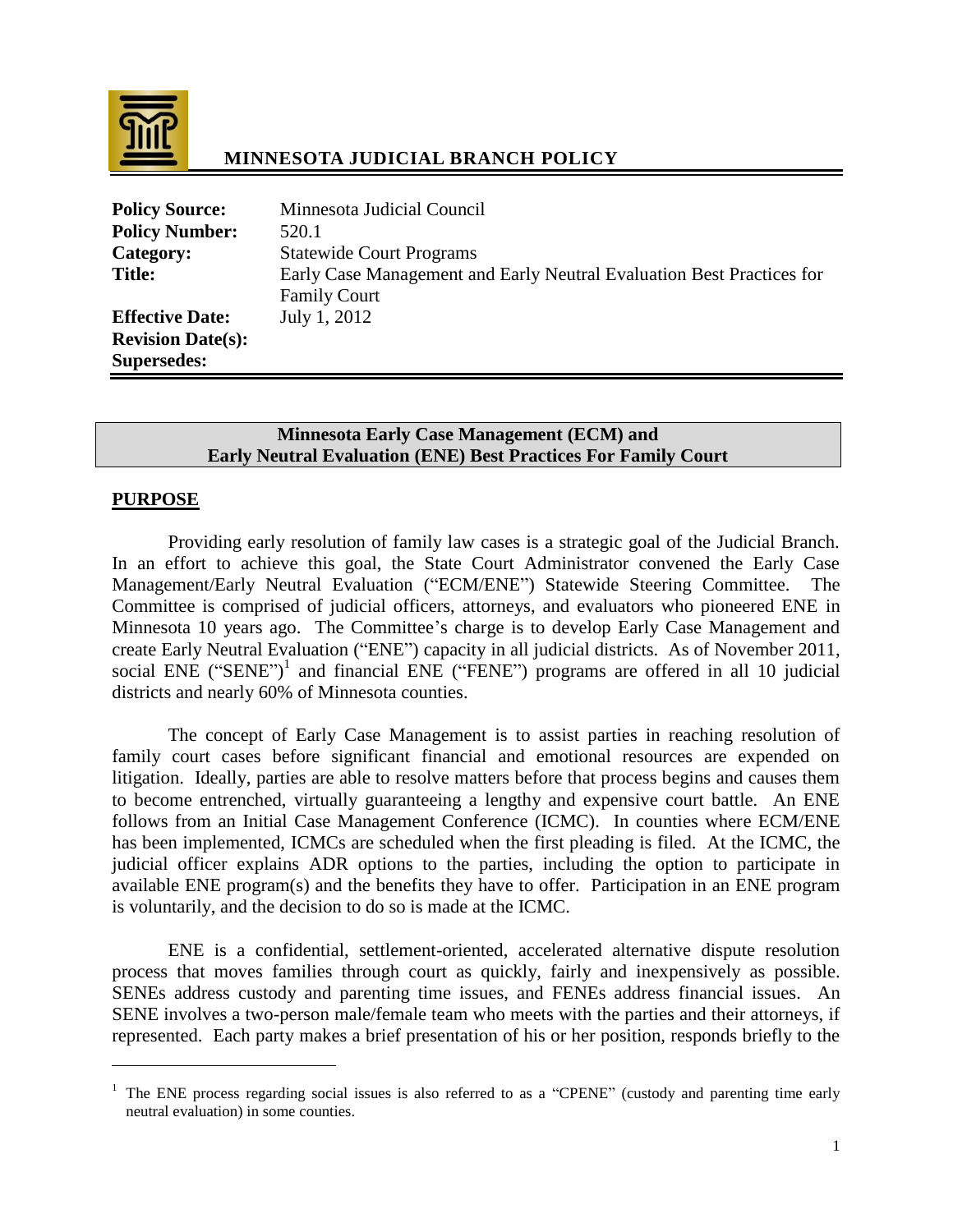other's presentation and answers questions from the evaluator(s). If there is a team of evaluator(s), they confer privately about their impressions. Ultimately, the evaluator(s) provides feedback to the parties about the likely recommendations they would receive if they participated in a full custody and parenting time evaluation, as well as their opinion about viable settlement options. Attorneys may then consult privately with their clients and the full group reconvenes and attempts to negotiate a settlement. An FENE involves only one evaluator, male or female, and follows the same process as an SENE. ENE processes are designed to be completed within 30 to 60 days of the date the ICMC is held. While parties are participating in these processes, judicial time is made more available to handle emergency, enforcement and post-decree matters, as well as matters that are not suited for ENE.

In April 2004, then Chief Justice Kathleen Blatz issued a Supreme Court Order authorizing judicial districts on a voluntary, discretionary basis to implement ECM/ENE in accordance with Best Practices Guidelines that had been developed at the time and attached to that Order.<sup>2</sup> Much experience has been gained since 2004 as counties and districts have implemented ECM and ENE. Currently, overall ENE settlement rates in Minnesota range from 60 to nearly 100 percent.

Building upon the original best practices guidelines, the ECM/ENE Statewide Steering Committee has developed the following:

| $\overline{1}$ . |                                                                           |
|------------------|---------------------------------------------------------------------------|
| 2.               | Best Practices for Early Neutral Evaluation Processes and Programs page 9 |
| 3.               | Recommended Practices for Early Neutral Evaluation Processes              |

These Best Practices and Recommended Practices serve to ensure consistent quality statewide while providing flexibility for individual counties and districts to tailor ECM and ENE programs to their unique needs.

 $2^2$  See the "Blatz Order and Best Practices Guidelines" posted on the ENE website.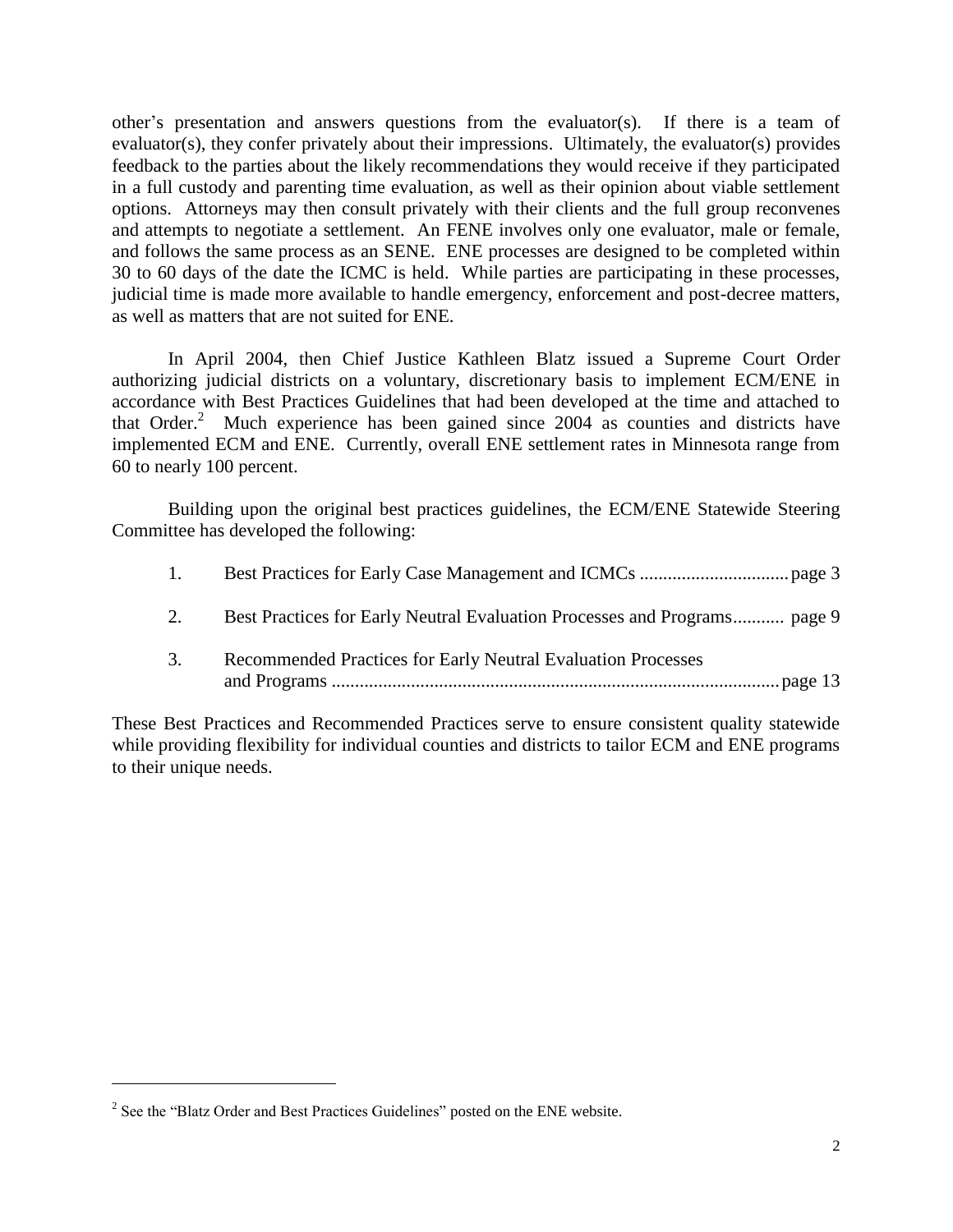### **BEST PRACTICES FOR EARLY CASE MANAGEMENT AND ICMCs**

#### **I. ECM AND ICMC BEST PRACTICE ONE**

### **Family court training for judicial officers should include training on early case management.**

*Comment: Management of family court cases is notably different than criminal, civil and other types of cases. With the development and expansion of ENE programs, the resources available to judicial officers in family court are continuing to evolve. Training specific to the management of family court cases is essential to the effective handling of those cases.*

### **II. ECM AND ICMC BEST PRACTICE TWO**

 $\overline{a}$ 

**Every family court case should be scheduled for an individual ICMC to be held within three weeks, and no later than four weeks, from the date of filing the first pleading. 3**

*Comment: The judicial officer's involvement soon after the filing encourages parties and their attorneys (if represented) to focus on resolving and narrowing the contested issues, and to develop a case management plan tailored to the specific issues of the case. This includes cases where no Affidavit of Service or Answer and Counter-Petition has been filed. Affidavits of Service are often filed after the filing of a Summons and Petition. Waiting for the affidavit of service to be filed can result in significant delays in the scheduling of an ICMC and parties' potential participation in an ENE. As a result, the "window of opportunity" to engage parties in an ADR process as successful as ENE before they become entrenched may be lost. Exceptions to the scheduling of an ICMC may certainly be made in unusual circumstances as determined by the judicial officer.*

> *Cases that will likely result in default hearings or in which unrepresented parties are in agreement on all issues may be referred at the ICMC to the county Self-Help Center or to online forms to complete a Judgment and Decree, and a default or final hearing can be scheduled. This significantly shortens the time from filing to resolution of many family court cases.*

> *Each ICMC may take as little as 10 minutes or as long as 60 minutes. However, they are typically scheduled for a 30-minute period. This allows the judicial officer adequate time to talk with the parties and counsel about alternatives to litigation, exchange of information and timelines for possible resolution of the case. ICMCs should not be scheduled "arraignment style" with more than one case scheduled at*

<sup>&</sup>lt;sup>3</sup> Exceptions to this requirement include domestic abuse proceedings, Expedited Child Support Process proceedings, and cases filed with a request to proceed by default or Administrative Dissolution.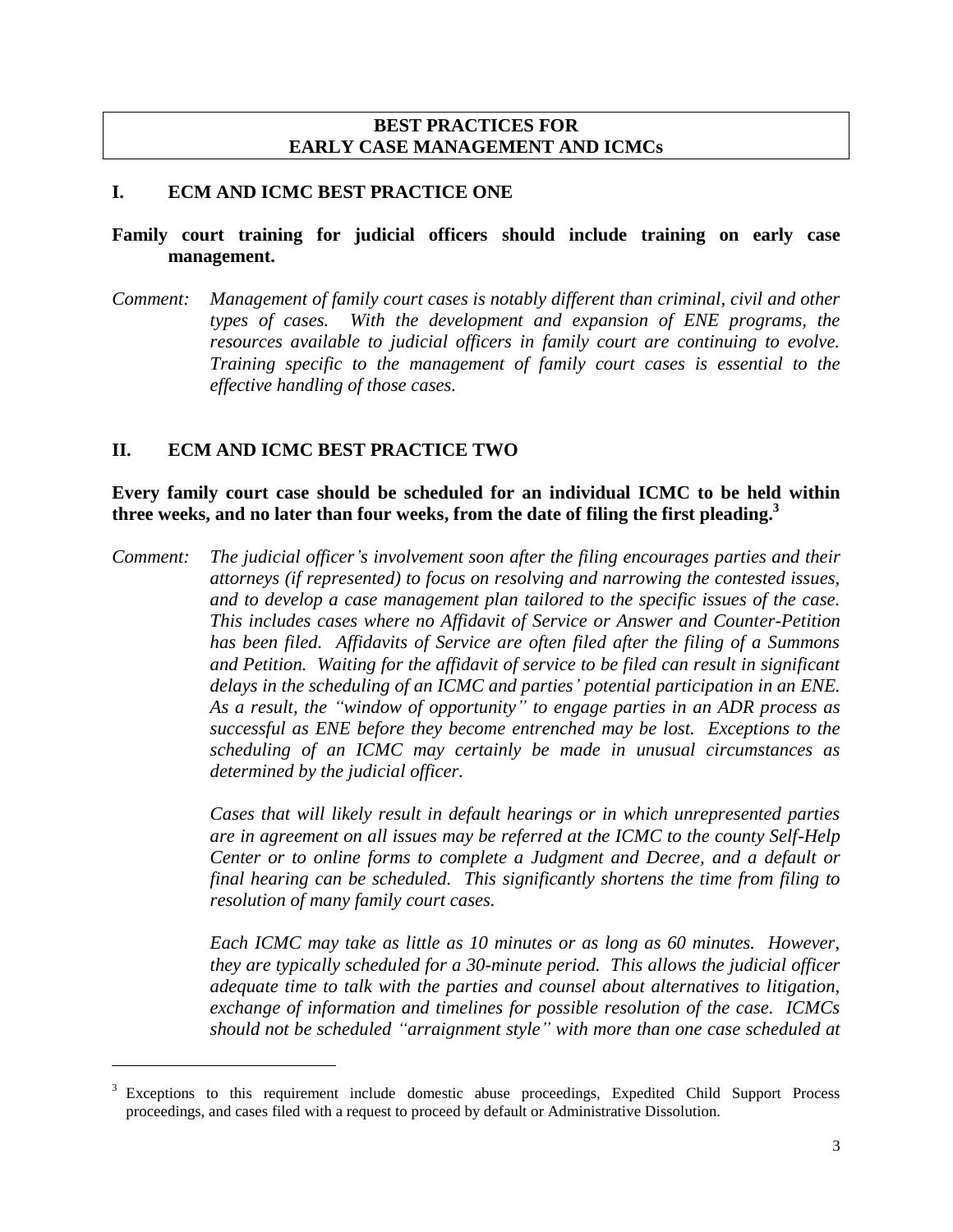*the same time because each family court case has its own unique issues and facts for discussion at the ICMC.*

## **III. ECM AND ICMC BEST PRACTICE THREE**

#### **No formal discovery or motions should be served, scheduled or filed before the ICMC.**

*Comment: This best practice helps maintain parity in the process and ensure that parties are not unduly entrenched before the judicial officer has the opportunity to address them at the ICMC. A party may still submit an ex parte motion for custody or child support pursuant to statute or rule. These motions should rarely be filed and even more rarely granted. This best practice does not preclude informal discovery. (See also ENE Best Practice XI, which establishes a best practice precluding the service, scheduling or filing of discovery or motions during an ENE process.)*

## **IV. ECM AND ICMC BEST PRACTICE FOUR**

## **Parties should submit ICMC data sheets to the judicial officer before the ICMC, which should not be filed in the court file.**

*Comment: Parties submit informal data sheets to provide the judicial officer with basic information regarding children's names and ages, incomes and expenses, assets and debts, case numbers for other types of cases in which the parties are involved (e.g. domestic abuse, harassment or juvenile court proceedings, or criminal proceedings involving DANCOs (Domestic Abuse No Contact Orders) or other no contact orders), and whether any agreements have already been reached. Each county should also develop a way to inquire about domestic violence if there are no Orders for Protection, Harassment Restraining Orders or DANCOs, e.g. fear of harm, safety concerns in or out of court and/or other special issues in the ICMC data sheet.*

> *The ICMC data sheet is intended to provide just enough information to the judicial officer to tailor the ICMC to each particular case. They are typically prepared quickly and therefore may not be an accurate reflection of the parties' full circumstances. This preliminary information permits the ICMC to focus on the process by which the case might get resolved rather than on the accuracy or veracity of the data sheet. There were concerns expressed by the bar about signing a document without having conducted discovery or obtaining complete information. At the judicial officer's discretion, ICMC data sheets may be returned to parties/counsel at the conclusion of the ICMC, destroyed by the judicial officer or maintained by the judicial officer as part of his or her private case notes. ICMC data sheets are not admissible and cannot be used for impeachment purposes at trial.*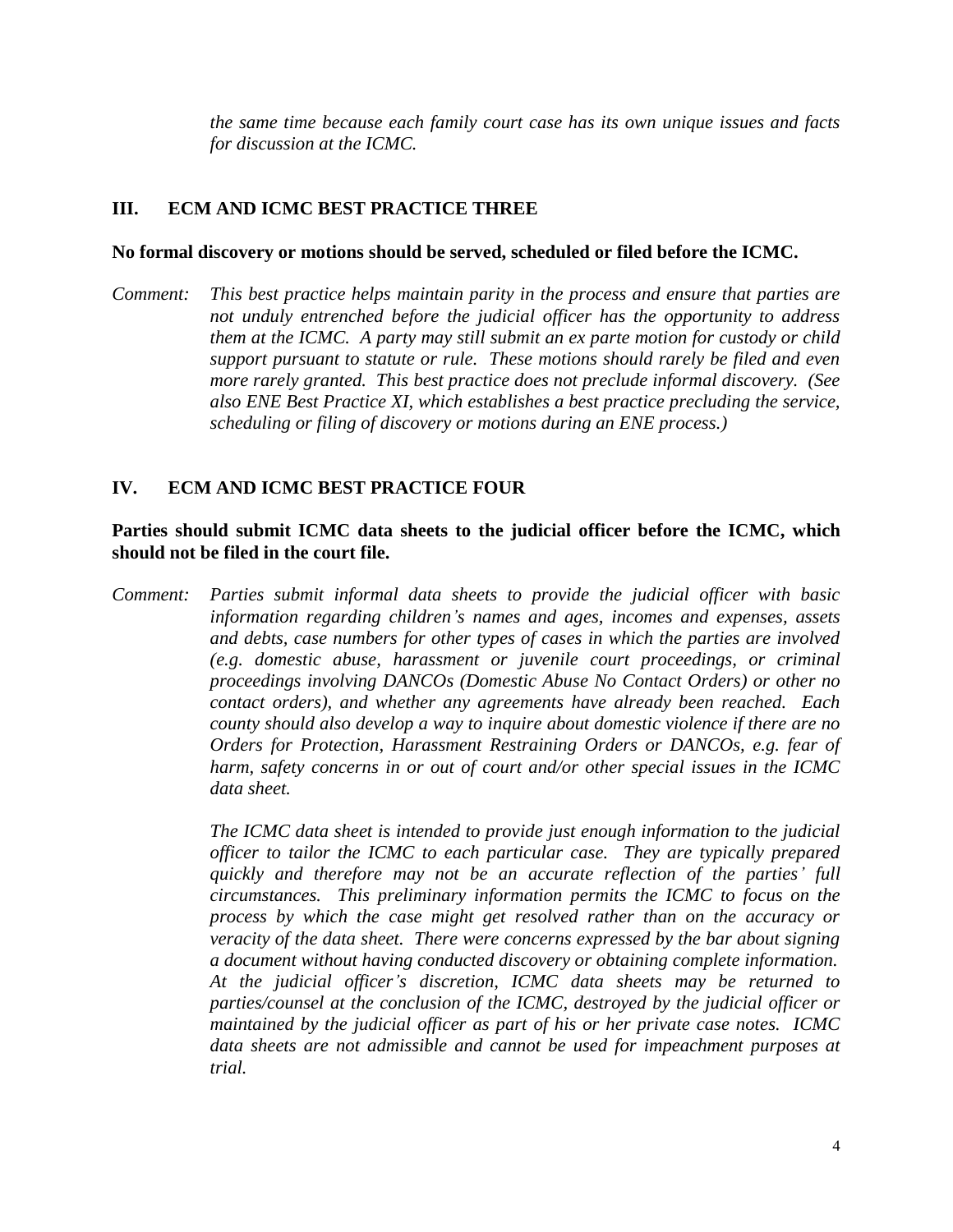### **V. ECM AND ICMC BEST PRACTICE FIVE**

**ICMCs should be conducted by a judicial officer who explains to the parties the purpose of the ICMC; the purpose of early case management; and options for proceeding with their case, including traditional litigation and options for alternative dispute resolution, including both social and financial early neutral evaluations.** 

*Comment: Active judicial involvement and management of family court cases engages the parties in communication, and is essential to effectively and efficiently resolve those cases and facilitate early settlement. It is incumbent upon the judicial officer to personally explain that participation in ENE is voluntary, and that the process is confidential.*

## **VI. ECM AND ICMC BEST PRACTICE SIX**

#### **Parties and their attorneys, if represented, should appear at the ICMC.**

*Comment: Attorneys have occasionally questioned the necessity of their or their client's appearance because ICMCs are informal. An ICMC is still a court appearance, and attorneys are obligated under the Rules of Professional Conduct to appear. Even if parties agree to participate in an ENE before the ICMC, it is important for parties to attend the ICMC to hear a description of ENE processes from the judicial officer, to learn about alternatives to ENE and to participate in the development of their case management plan.*

### **VII. ECM AND ICMC BEST PRACTICE SEVEN**

**Judicial officers should screen for domestic violence, and discuss amendment of any orders for protection or harassment restraining orders as necessary to participate in ENE if selected.**

*Comment: In this context, "domestic violence" is not to be limited to the definition of domestic violence as set forth in Minn. Stat. § 518B, or to the existence of an Order for Protection. Domestic violence may be present without the existence of any court order or any police involvement. It may take many forms from actual physical assault to more subtle coercive, controlling behavior. It also may not be readily disclosed by a victim of such behavior. It is incumbent upon the judicial officer to be part of the screening process throughout the proceeding, in addition to counsel, ENE evaluators and other ADR professionals. It begins with the ICMC data sheet, and continues at the ICMC by appropriate inquiry of the Court, and through any ENE or other ADR process.*

> *The existence of domestic violence does not preclude participation in an ENE. However, it does impact the judicial officer's development of a case management*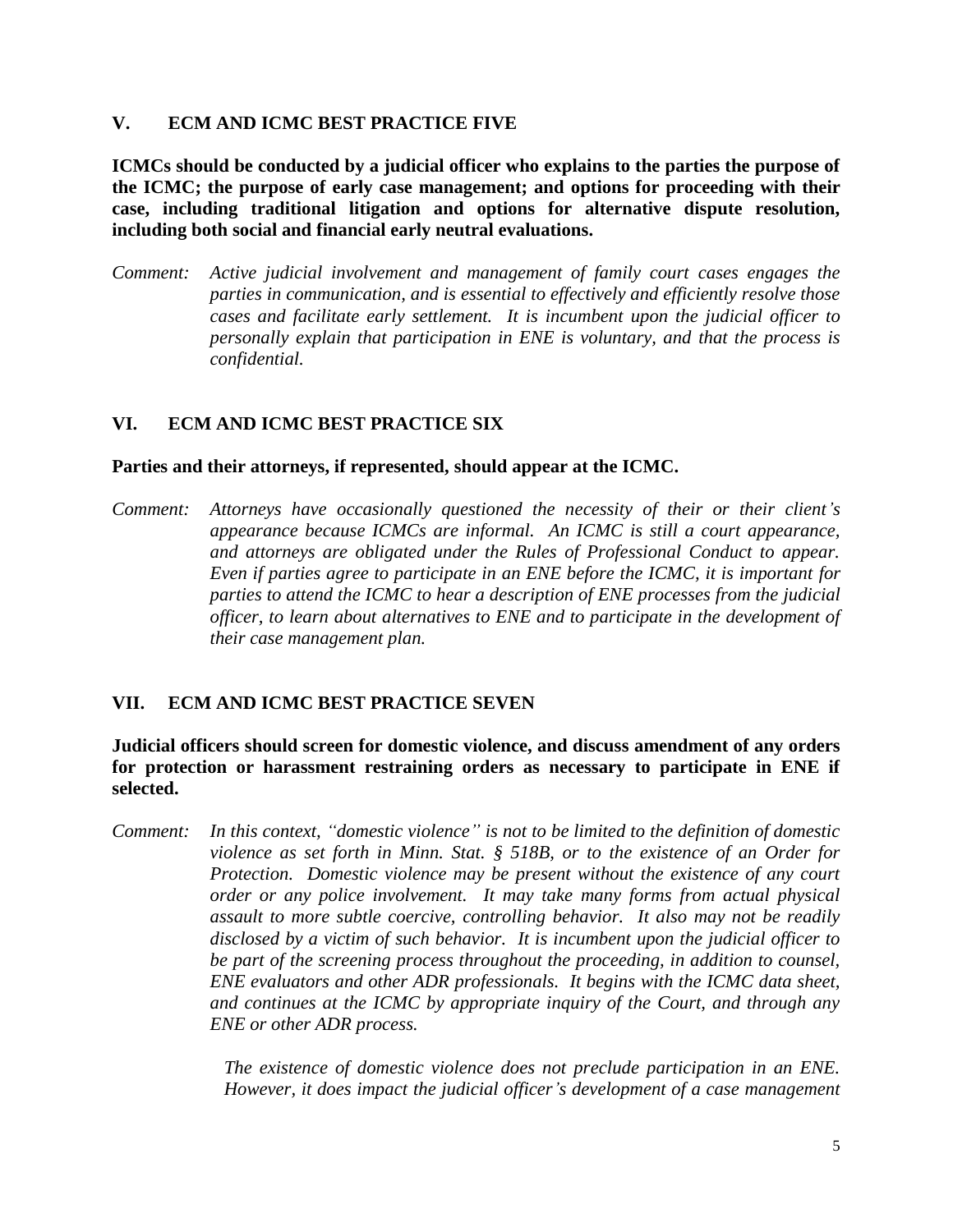*plan, assessment of whether ENE or other ADR options are appropriate and, if so, how parties can safely and effectively participate in such a process.* 

*If an existing Order for Protection or Harassment Restraining Order does not permit contact between the parties, participation in ENE without amendment of the no contact provisions in such an order may constitute a violation by the respondent in that proceeding. The no contact provisions may need to be amended by court order and/or the parties may need to be kept separated during an ENE. Note that amendment of an Order for Protection or Harassment Restraining Order does not affect any DANCO orders (Domestic Abuse No Contact Order) or other criminal no contact orders that may be in effect against one party on behalf of the other.*

### **VIII. ECM AND ICMC BEST PRACTICE EIGHT**

**Judicial officers should not make decisions on disputed issues at the ICMC. However, any agreements reached by the parties at the ICMC should be incorporated into the ICMC order.**

*Comment: The ICMC is a resolution-focused, case planning conference, not a forum in which contested issues are argued and/or decided. Agreements may be read into the record. Any agreements read into the record and incorporated into the ICMC Order are binding on the parties.*

### **IX. ECM AND ICMC BEST PRACTICE NINE**

**The decision to participate in an ENE is voluntary and should be made by the parties no later than the ICMC.**

*Comment: Referral to ENE is only available from the ICMC. Referral thereafter would not be early in the case. Engaging in lengthy and ultimately unsuccessful negotiations can further polarize and entrench parties in their positions thereby significantly reducing the likelihood of settlement in an ENE process. Parties remain free to participate in private ADR after an ICMC.*

### **X. ECM AND ICMC BEST PRACTICE TEN**

#### **ENE Evaluator(s) should be selected at the ICMC.**

*Comment: The size of ENE rosters and availability of evaluators may vary greatly from county to county. In some counties, parties/counsel select the neutral(s) with whom they will work while others employ an ENE "coordinator" who selects the neutral(s).*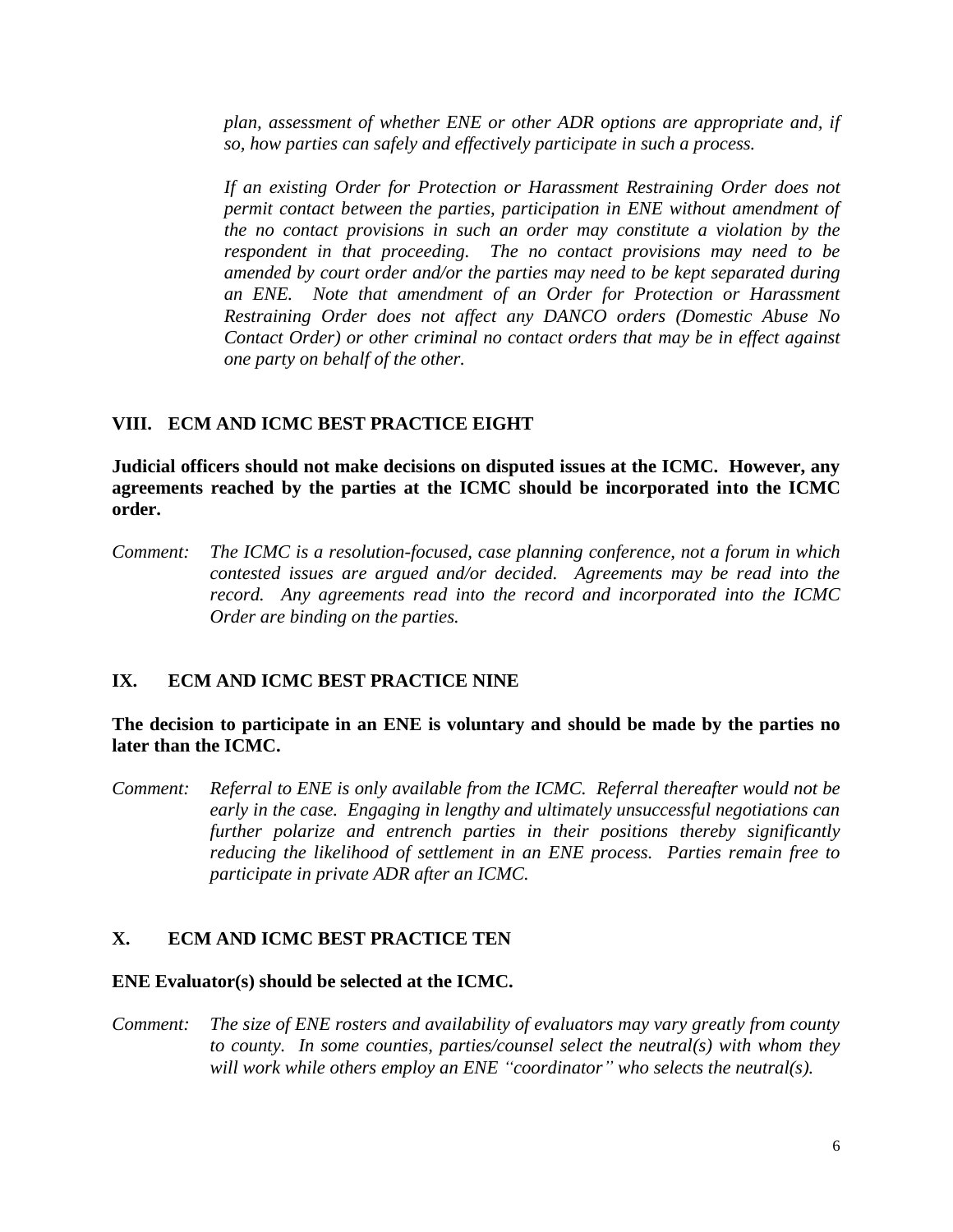*Counties in which parties/counsel select their own neutral(s) believe that the ability to do so may create an incentive to participate in the ENE process, and that the opinion of a mutually agreed upon neutral may carry more weight during an evaluation thus increasing the likelihood of a settlement. Counties in which the neutral(s) are selected by a coordinator or other process that precludes selfselection believe that the work and low or no-cost cases are more equally divided among the neutrals. The reported settlement rates are similar in both approaches.*

*As counties consider a selection process, it is recommended that the local family law bar be consulted and that consideration be given to their selection preference. Regardless of the selection method employed, care should be taken to assure the appointment of qualified, trained and experienced ENE neutrals.*

### **XI. ECM AND ICMC BEST PRACTICE ELEVEN**

**No formal discovery or motions should be served, scheduled or filed during the ENE process.**

*Comment: When ENE is selected, discovery is suspended except to the extent it is deemed necessary by the ENE evaluator(s). A moratorium on formal discovery and motions during the ENE process helps parties focus on the critical issues they face in a confidential, non-confrontational, and settlement-oriented alternative dispute resolution program. This best practice does not preclude informal discovery, the execution of Sworn Statements of Income, Assets & Liabilities, or formal discovery if deemed necessary by the evaluator(s). (See also ECM and ICMC Best Practice III, which establishes a best practice precluding the service, scheduling or filing of discovery or motions prior to the ICMC.)*

### **XII. ECM AND ICMC BEST PRACTICE TWELVE**

**An ICMC order should issue on all cases and should include or address the following:**

- **A. Any temporary or permanent agreements reached by the parties.**
- **B. Whether or not an order for protection, harassment restraining order, DANCO, and/or other criminal no contact order exists, or whether a party has indicated the presence of domestic violence. 4**
- **C. The valuation date.**
- **D. ENEs/Neutrals:**

- **1. Appointment of any ENE evaluator(s) or other neutral(s).**
- **2. Required attendance by parties and counsel of record at all ENE sessions.**

<sup>4</sup> "Domestic violence" referred to hereinafter is as described in the comment to ECM and ICMC Best Practice Seven.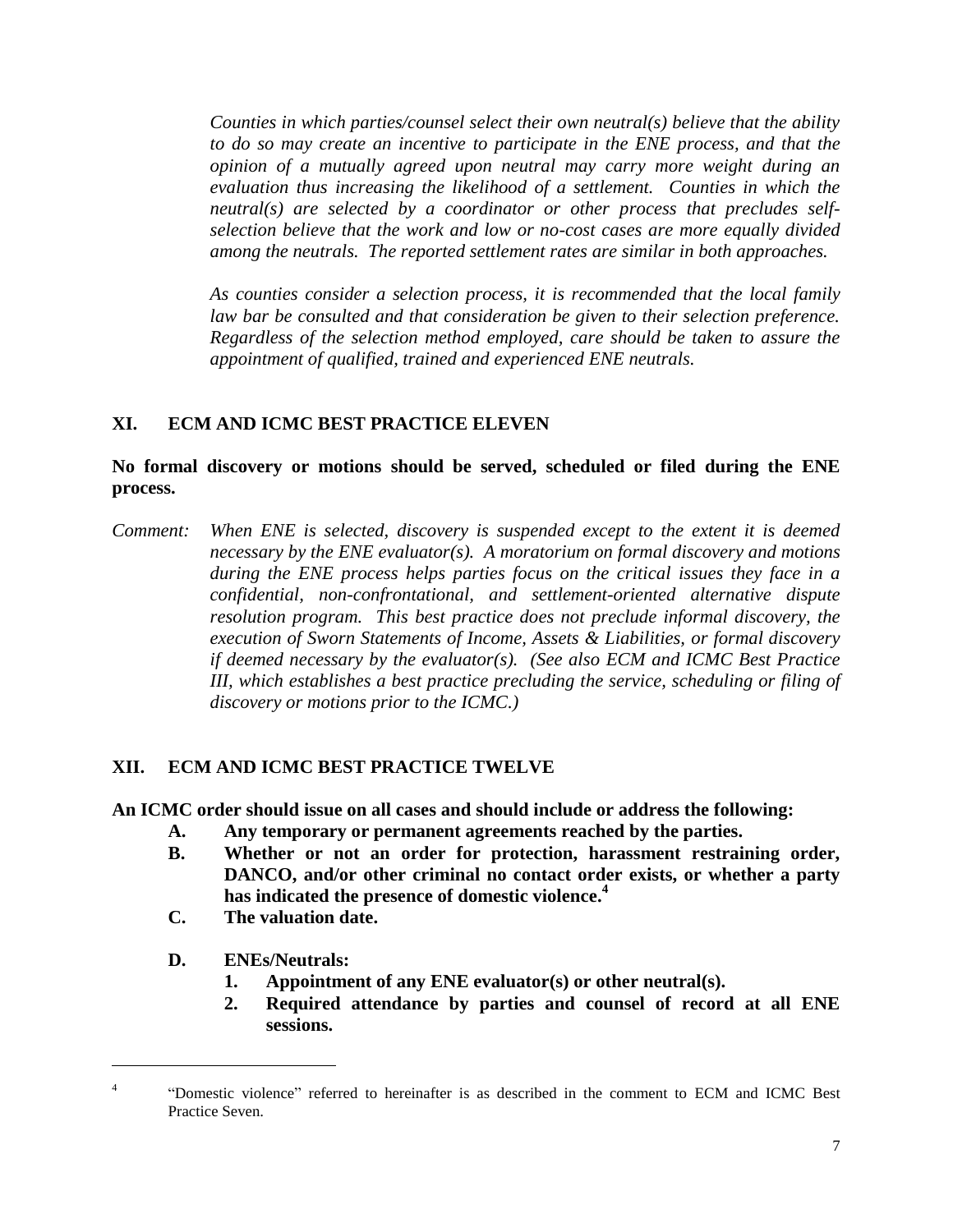- **3. Fee(s) for ENE(s) and allocation of payment of those fees between the parties.**
- **4. Timelines for completion of any ENE process.**
- **5. Confidentiality provisions regarding any ENE process.**
- **E. Discovery issues.**
- **F. The next court contact (i.e., telephone status conference, review hearing, pretrial).**
- **G. Procedures to schedule telephone conferences and hearings with the court.**

*Comment: Overall, this order memorializes the case management plan and any agreements reached at the ICMC, reiterates the confidentiality of ENE if selected, and ensures ongoing case management by the judicial officer.*

> *Orders for Protection, Harassment Restraining Orders, domestic violence, etc. This provision notifies any court-appointed neutral whether one party is prohibited from having contact with the other party and/or whether domestic violence<sup>5</sup> has been identified as an issue through the ICMC. This information will assist the neutral with respect to any alternative logistical arrangements that may be necessary for the evaluation, and help ensure that the process is free of coercion and that any agreements reached are voluntary.*

> *Valuation date. The statutory valuation date is the date of the first scheduled pretrial. However, statistics show that ECM has reduced the number of pretrials. Addressing the valuation date at the ICMC permits parties to engage in settlement discussions with an agreed upon valuation date earlier than the statutory valuation*  date. Typically, the alternative to the statutory valuation date is the date of the *ICMC. The ICMC order should include the valuation date, and reiterate the parties' statutory right to argue an alternative valuation date if circumstances warrant.*

*Discovery issues. See comment to Best Practice XI.*

*Next court contact/future hearings, etc. These provisions assist the Court in managing the case efficiently and expeditiously. They also assist in communicating to parties/counsel the Court's parameters for case management.*

<sup>5</sup> See footnote 4.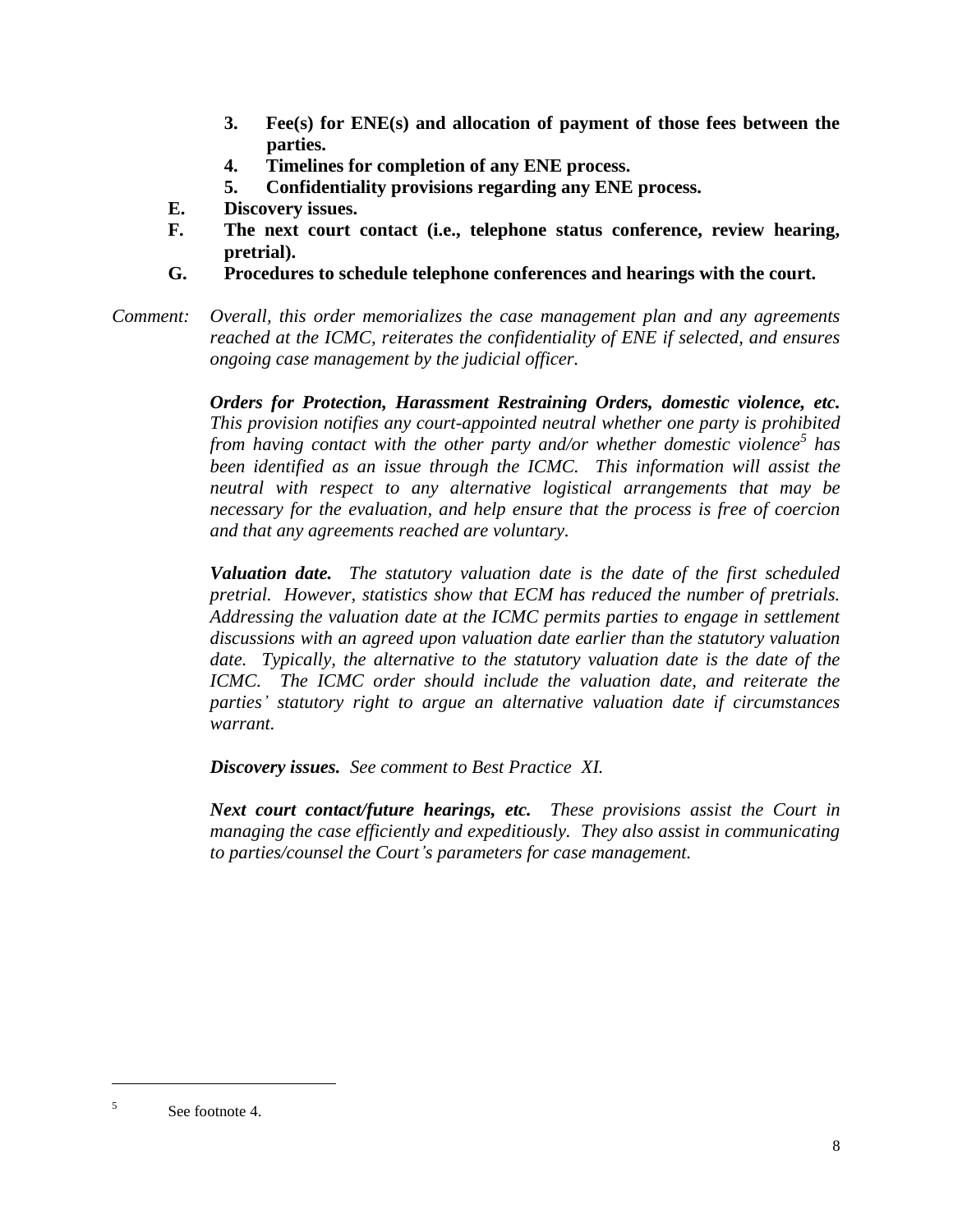### **BEST PRACTICES FOR ENE PROCESSES AND PROGRAMS**

### **I. ENE BEST PRACTICE ONE**

#### **Parties' participation in any ENE process should be voluntary.**

*Comment: ENEs will only generate successful outcomes if it is voluntarily selected by the parties. ENE may not be the appropriate ADR process for all cases. A victim of domestic violence<sup>6</sup> may be excused from an ENE process previously agreed to if he or she is no longer comfortable with the process.*

## **II. ENE BEST PRACTICE TWO**

#### **ENE processes should be confidential as provided in General Rule of Practice 114.08.**

*Comment: This best practice is based on the confidentiality provisions set forth in Rule 114.08 of the Rules of General Practice, which provides: "Without the consent of all parties and an order of the court, or except as provided in Rule 114.09(e)(4), no evidence that there has been an ADR proceeding or any fact concerning the proceeding may be admitted in a trial de novo or in any subsequent proceeding involving any of the issues or parties to the proceeding." For a candid discussion of the issues to occur, parties must be able to trust that discussions held during an ENE process will be held in confidence by the evaluator(s) and from the Court, and will not be part of the underlying litigation. However, exceptions to confidentiality include mandated reporting of the abuse or neglect of a minor, duty to warn of the contemplation or commission of a ongoing crime, statements or conduct that could constitute professional misconduct or give rise to disqualification proceedings under the Rules of Professional Conduct for attorneys, and information that is otherwise discoverable. Confidentiality may also be waived by agreement of the parties to allow the evaluator(s) to communicate with the Court.*

### **III. ENE BEST PRACTICE THREE**

## **Each ENE program should develop minimum qualifications for neutrals that include completion of state-approved ENE training and minimum years of family law experience.**

*Comment: Evaluators must be seasoned professionals, able to screen for domestic violence, 7 able to gather relevant information efficiently and able to ascertain the merits and weaknesses of each party's case quickly. The weight of the evaluative opinion as to the likely outcome of a full evaluation is a key component of the program's success.* 

<sup>&</sup>lt;sup>6</sup> See footnote 4.

 $7$  See footnote 4.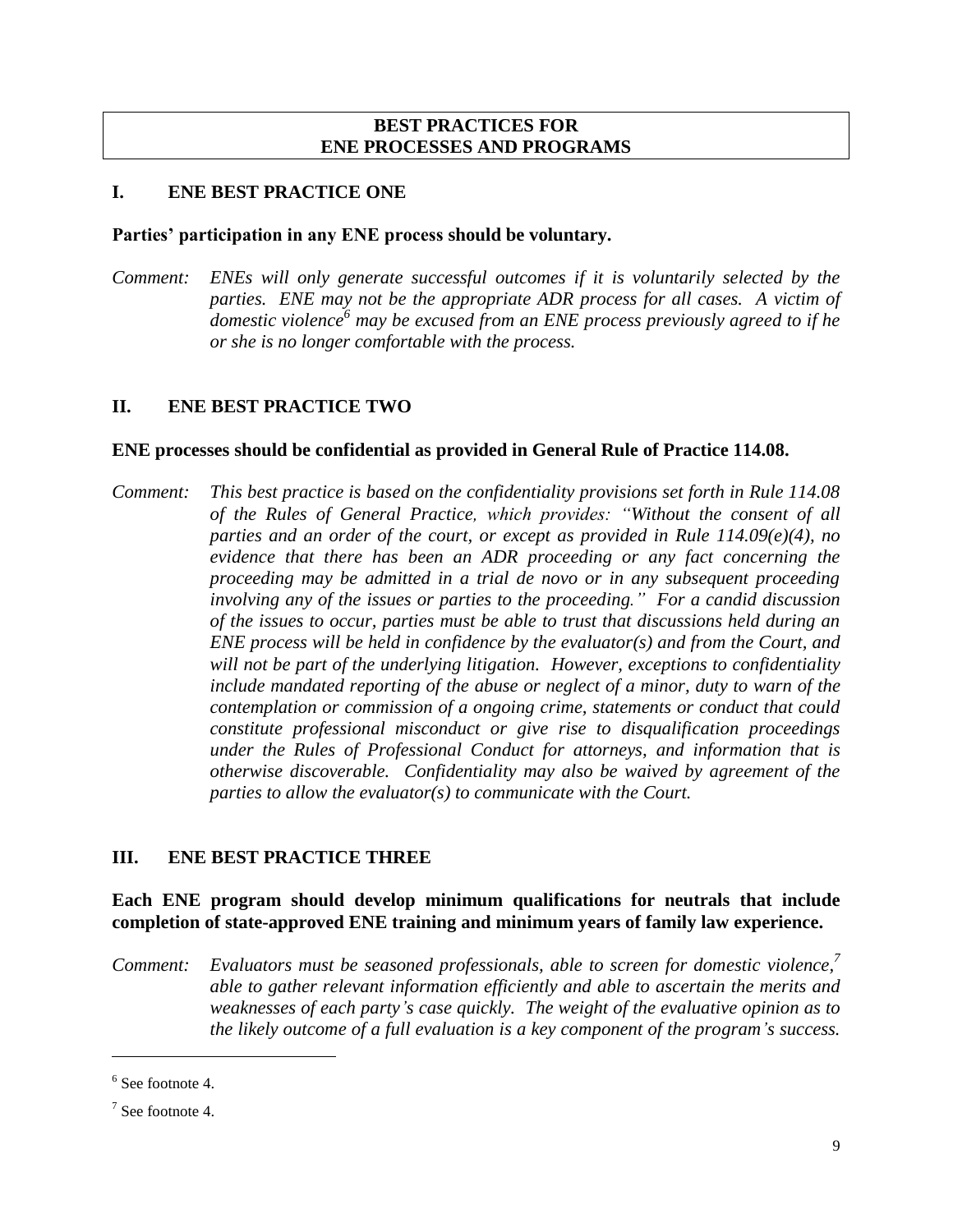*Candid, credible, quick evaluative opinions provide the reality check and impetus for settlements in cases where the parties are mutually interested in avoiding the full purview of contested litigation.*

# **IV. ENE BEST PRACTICE FOUR**

### **Each ENE program should have a sliding fee scale.**

*Comment: A sliding fee scale ensures access to ENE programs by all parties regardless of income, and compensates private ENE providers appropriately in cases where parties have greater means.*

### **V. ENE BEST PRACTICE FIVE**

# **ENE evaluators should screen for domestic violence.** 8

*Comment: Screening at every level of the case maximizes the likelihood that any domestic violence will be identified. The existence of domestic violence is important knowledge for the evaluator(s) to have in preparing for the ENE as alternative logistical arrangements may need to be made to conduct the evaluation. It also helps ensure that the process is appropriate, free of coercion and that any agreements reached are voluntary. A victim of domestic violence may be excused from an ENE previously agreed to if he or she is no longer comfortable with the process.*

### **VI. ENE BEST PRACTICE SIX**

#### **SENEs should be conducted by teams of one male and one female.**

*Comment: The male-female composition of the SENE team is crucial to alleviate parental concerns about gender bias on custody issues in the family court system. By utilizing a dual gendered approach, teams can be paired to ensure that the full range of necessary skill sets is available on any given case. The team models how to constructively communicate, problem solve, speak respectfully and normalize differences of opinion while addressing difficult issues. The dual gendered team delivers a qualitatively enhanced evaluative opinion because they merge perspectives and thereby inject a more comprehensive and holistic view of the case. The team is better equipped to deliver creative options for settlement. The team approach enhances the ability to track the often complicated dynamics of the session. When one member is speaking, the other can collect their thoughts or observe the parents' non-verbal communication or dynamics between the attorneys;* 

<sup>8</sup> See footnote 4.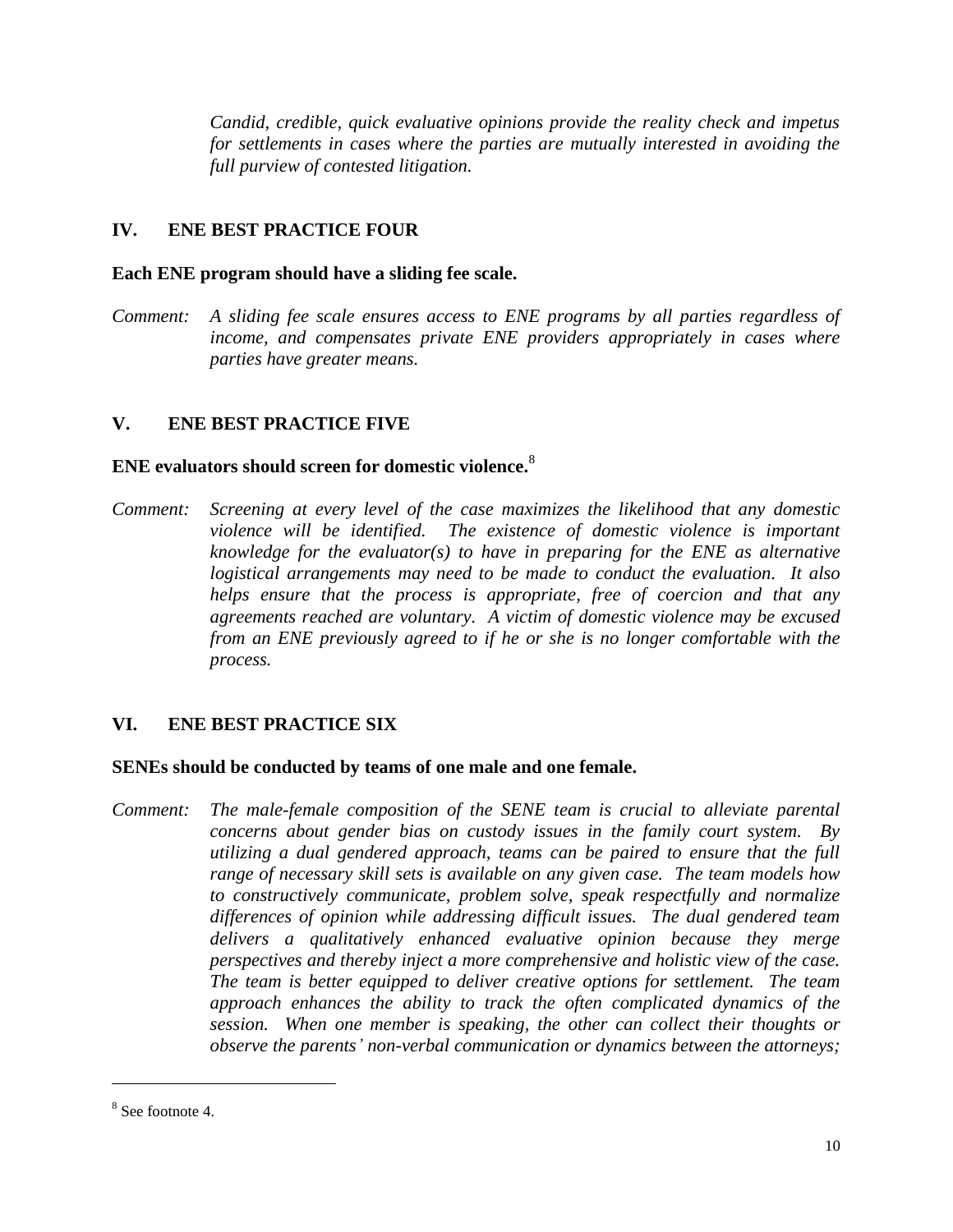*these observations often provide cues as to how to structure subsequent aspects of the session. The team can make strategic decisions regarding which member should say what to whom while delivering the evaluative opinion and making recommendations; this can be critical to how the parties react to the feedback.*

### **VII. ENE BEST PRACICE SEVEN**

**SENEs should be completed within 45 days of the date of the ICMC order unless the deadline is specifically extended by the court upon request by the parties, counsel, and/or evaluator(s).**

*Comment: This timeline promotes early resolution of custody and parenting time issues. If parties are represented by counsel, counsel shall be responsible to request an extension of the ENE deadline from the Court and to submit a proposed order to the Court extending the deadline. If neither party is represented by counsel, the evaluator(s) shall be responsible to request an extension from the Court, and the Court shall be responsible for issuing an order extending the deadline. (See Recommended Practice IV.)*

### **VIII. ENE BEST PRACTICE EIGHT**

**FENEs should be completed within 60 days of the date of the ICMC order unless the deadline is specifically extended by the court upon request of the parties, counsel, and/or evaluator(s).**

*Comment: This timeline also promotes early resolution of financial issues. However, because FENEs potentially require the gathering and review of multiple documents, additional time is provided to complete the evaluation. Additionally, parties who are also participating in an SENE may wish to complete that process first as the outcome may have an impact on the financial issues. If parties are represented by counsel, counsel shall be responsible to request an extension of the ENE deadline from the Court and to submit a proposed order to the Court extending the deadline. If neither party is represented by counsel, the evaluator(s) shall be responsible to request an extension from the Court, and the Court shall be responsible for issuing an order extending the deadline.*

#### **IX. ENE BEST PRACTICE NINE**

#### **Attorneys of record should attend all ENE sessions.**

*Comment: Participation by counsel of record is critical to any resolution of a case in an ENE. Attorneys have the ability to guide and advise their clients during the process. Failure to attend an ENE and a later attempt to advise a client about any*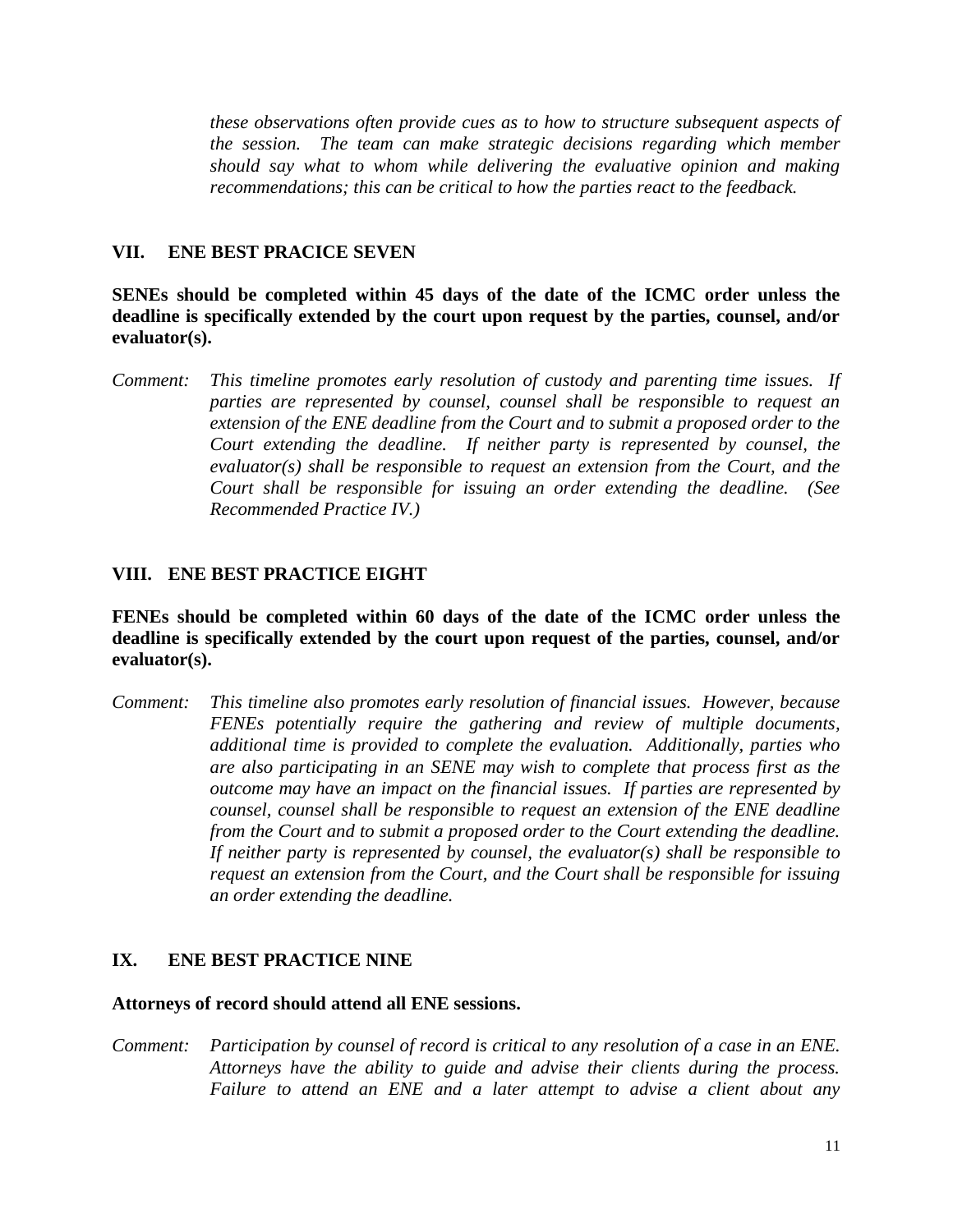*agreements reached can lead to an unraveling of those agreements. Counsel of record will also have the responsibility for drafting any Stipulation and Order incorporating any agreements reached in an ENE. Rule 114.07 of the General Rules of Practice allows the court to "require that the attorneys who will try the case attend ADR proceedings."*

# **X. ENE BEST PRACTICE TEN**

**The evaluator(s) should communicate one of the following to the court at the conclusion of the ENE:**

- **A. ENE is not appropriate for the case;**
- **B. No agreements were reached; or**
- **C. A partial or full agreement was reached and the general terms of those agreements as approved by the parties/counsel.**

# *Comment: Communication from the evaluator(s) regarding the outcome of an ENE assists the Court in continuing case management that is tailored to the case. This standard is consistent with Rule 114.10 of the General Rules of Practice, which, in pertinent part, provides as follows:*

- *(a) Adjudicative Processes. Neither the parties nor their representatives shall communicate ex parte with the neutral unless approved in advance by all parties and the neutral.*
- *(b) Non-Adjudicative Processes. Parties and their counsel may communicate ex parte with the neutral in non-adjudicative ADR processes with the consent of the neutral, so long as the communication encourages or facilitates settlement.*
- *(c) Communications to Court during ADR Process. During an ADR process the court may be informed only of the following:* 
	- *(1) The failure of a party or an attorney to comply with the order to attend the process;*
	- *(2) Any request by the parties for additional time to complete the ADR process;*
	- *(3) With the written consent of the parties, any procedural action by the court that would facilitate the ADR process; and*
	- *(4) The neutral's assessment that the case is inappropriate for that ADR process.*
- *(d) Communications to Court after ADR Process. When the ADR process has been concluded, the court may only be informed of the following:* 
	- *(1) If the parties do not reach an agreement on any matter, the neutral shall report the lack of an agreement to the court without comment or recommendations;*
	- *(2) If agreement is reached, any requirement that its terms be reported to the court should be consistent with the jurisdiction's policies governing settlements in general; and*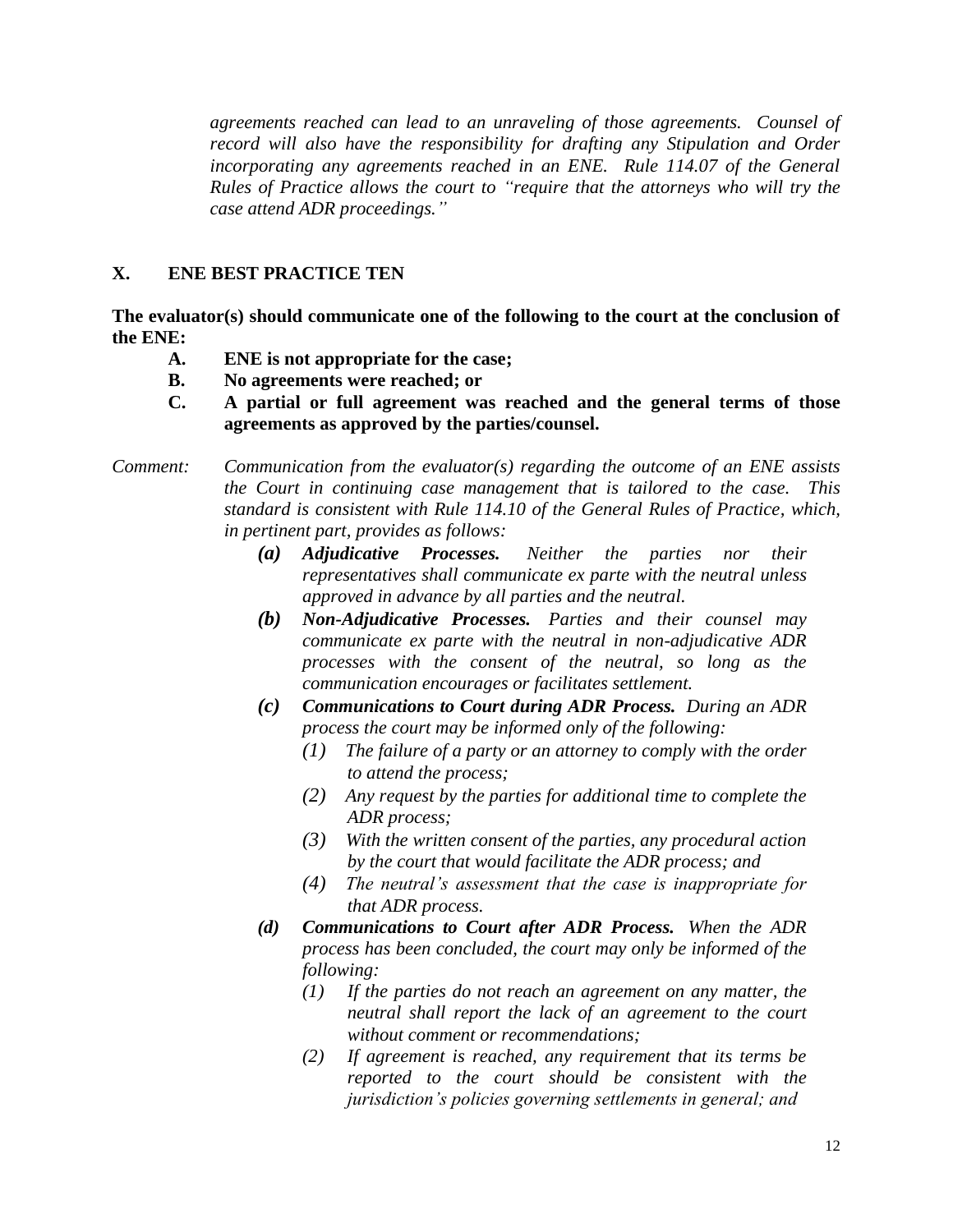*(3) With the written consent of the parties, the neutral's report also may identify any pending motions or outstanding legal issues, discovery process, or other action by any party which, if resolved or completed, would facilitate the possibility of a settlement.*

#### **RECOMMENDED PRACTICES FOR ENE PROCESSES AND PROGRAMS**

## **I. RECOMMENDED PRACTICE ONE**

#### **The bench and bar should form a local ENE steering committee.**

*Comment: Local steering committees can assist in determining minimum qualifications for neutrals, developing sliding fee scales and creating ENE provider rosters. The development of quality ENE programs is most successful when steering committees include representatives from all stakeholder groups. It is recommended that steering committees include judicial officer(s), court administration staff, member(s) of the bar (private and/or legal aid attorneys), member(s) of domestic abuse advocacy groups and other community stake holders. This helps ensure that the various and sometimes competing interests of all involved are considered in developing ENE programs. Steering committees can also serve as a forum for feedback to and from evaluators, the Courts and counsel that assists in maintaining quality control.*

# **II. RECOMMENDED PRACTICE TWO**

### **Consider whether ENE neutrals should be Rule 114 qualified.**

*Comment: Being a Rule 114 qualified neutral indicates that an evaluator has received training in alternative dispute resolution. However, there are many individuals qualified to conduct ENEs that may not be Rule 114 qualified. In fact, there may be fewer mental health and/or child development professionals that are Rule 114 qualified than attorneys. The desirability of having only Rule 114 qualified evaluators should be weighed against the availability of such evaluators in any given county. Any non-qualified Rule 114 neutral appointed as an ENE evaluator is subject to the provisions of Rule 114. It is also important to understand the use of Rule 114 qualified and non-qualified neutrals with respect to the ADR compliant process.*

### **III. RECOMMENDED PRACTICE THREE**

**Consider whether ENE neutrals should be required to participate in a minimum number of "ride-a-longs."**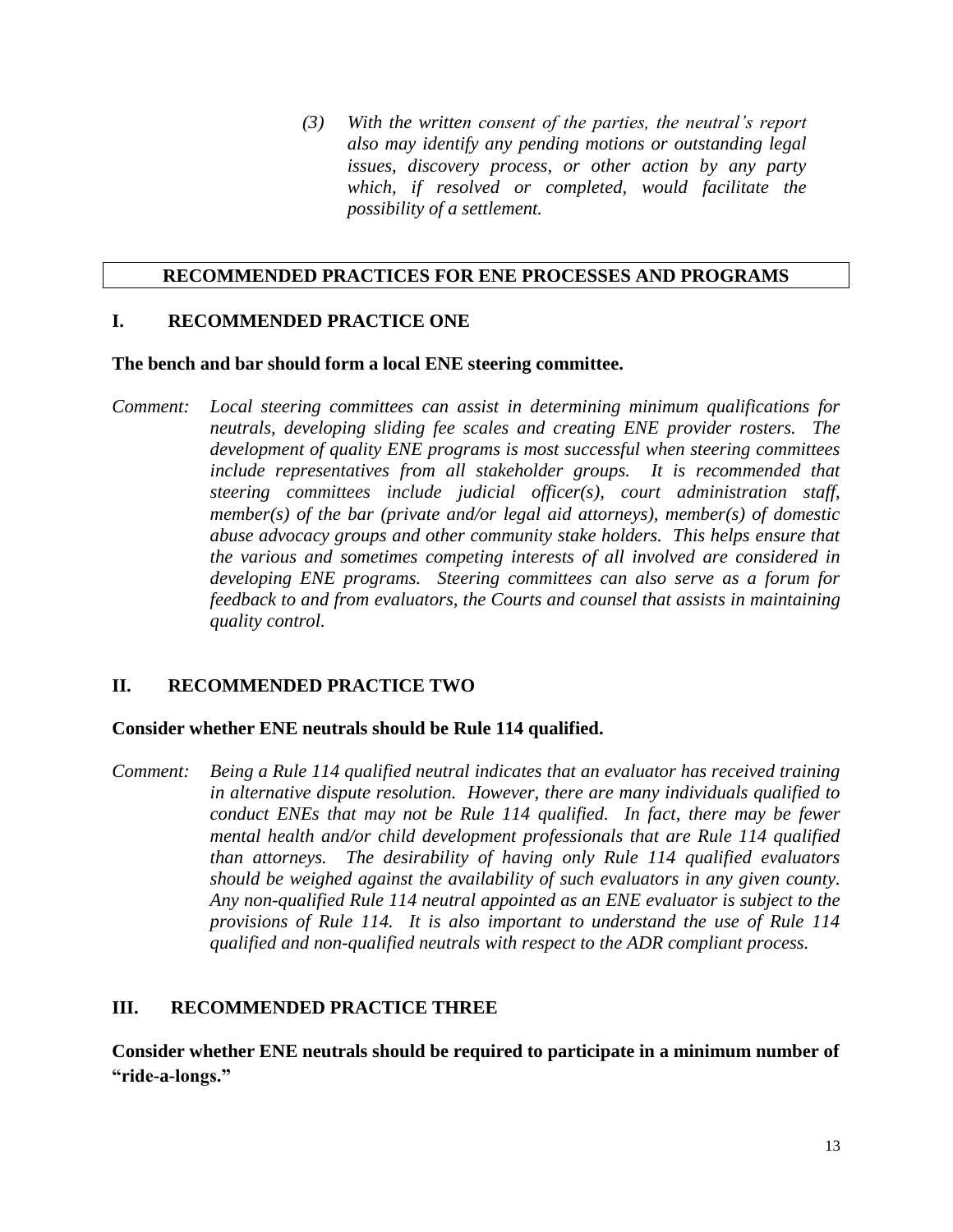*Comment: While ENE trainings include simulated interactive ENE exercises, ride-a-longs provide a unique opportunity to observe experienced ENE evaluators handle real life situations. However, ride-a-longs require the consent of the evaluator, the parties and counsel. When deciding whether to incorporate a "ride-a-long" requirement, consideration should be given as to whether such a requirement will impede the ability to obtain qualified ENE evaluators given the necessity of obtaining this consent.*

## **IV. RECOMMENDED PRACTICE THREE**

#### **SENE rosters should include mental health and/or child development professionals.**

*Comment: Mental health and/or chemical dependency professionals can include social workers, psychologists, guardians ad litem, etc*. *Rosters that include such professionals provide parties the opportunity to select a neutral with a particular skill set that may be needed in the case. For example, a child development professional may be appropriate in a case involving an infant or toddler or a case involving domestic violence.<sup>9</sup> Or a mental health professional may be useful in a case where a party has mental health and/or chemical dependency issues. It is often desirable to pair an attorney and a non-attorney as an SENE team.*

### **V. RECOMMENDED PRACTICE FOUR**

## **Deadlines to complete an SENE or FENE may be extended by the court upon request by the parties or the evaluator(s).**

*Comment: The recommended deadlines for completion of social and financial ENEs are ideal case management goals. However, scheduling issues and other extenuating circumstances may occur that require extending those deadlines. The decision to extend those deadlines is part of the judicial officer's management of the case. ENE training advises evaluators that it is necessary for the evaluator(s) or counsel to request an extension of any court-ordered deadline. The evaluator(s) or counsel should provide the judicial officer with a proposed order extending the ENE completion deadline and continuing any status telephone conferences or court appearances, if necessary.*

### **VI. RECOMMENDED PRACTICE FIVE**

**Incorporate any agreements reached during an ENE into a writing signed by the parties and counsel, if represented, at the conclusion of the ENE.**

<sup>&</sup>lt;sup>9</sup> See footnote 4.